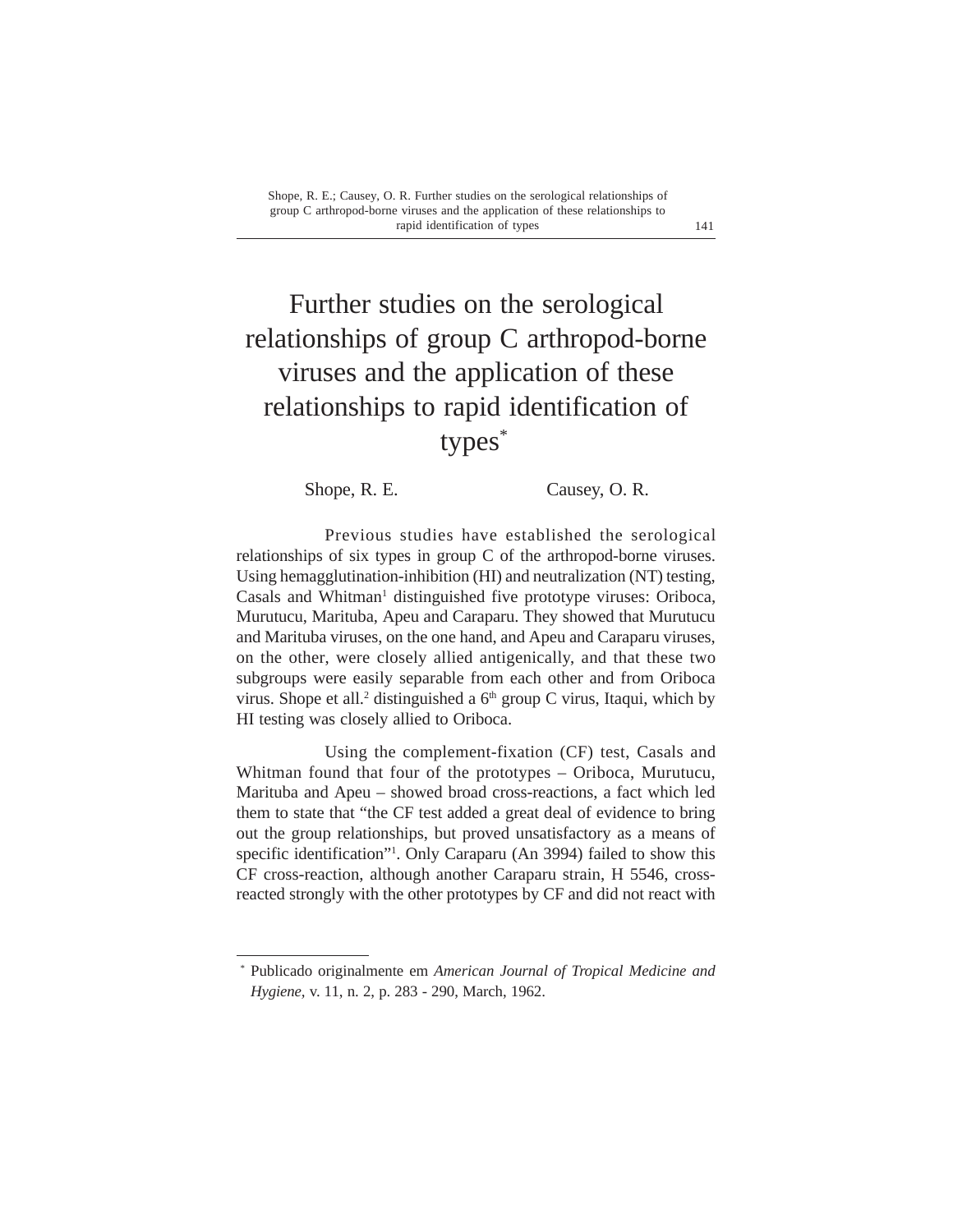An 3994. In their investigations, Shope et all.<sup>2</sup> found that Itaqui shared a common CF antigen with Caraparu An 3994 and likewise failed to cross-react significantly with the other prototypes.

These studies, based on experience with the prototypes and few other strains, provoked several questions:

- a) is the antigenic composition of group C virus uniform, or are new natural variants continually appearing?
- b) is the CF antigen a group antigen shared by most of the agents or a type-related antigen with some degree of specificity?
- c) what is the serological relationship of H 5546 to the other group C types?

In an effort to answer these questions, HI and CF studies were undertaken at the Belém Virus Laboratory on 205 group C strains that had been isolated between 1954 and mid 1959. The present paper reports the results obtained and describes a method derived from them for the rapid identification of new strains in this group.

### MATERIALS AND METHODS

## Viruses

The six prototype group C strains used were Oriboca (An 17), Murutucu (An 974), Marituba (An 15), Apeu (An 848), Caraparu (An 3994) and Itaqui (An 12797)

Of the 205 test strains, 13 had been isolated from workers at a rubber plantation near Belém during the acute phase of a febrile illness; the remainder were obtained from sentinel and wild animals and mosquitoes<sup>3</sup>. The group classification of all 205 was based on the results of CF tests using mouse brain and liver antigens in reaction with hyperimmune serum made against several types in group  $C<sup>3</sup>$ .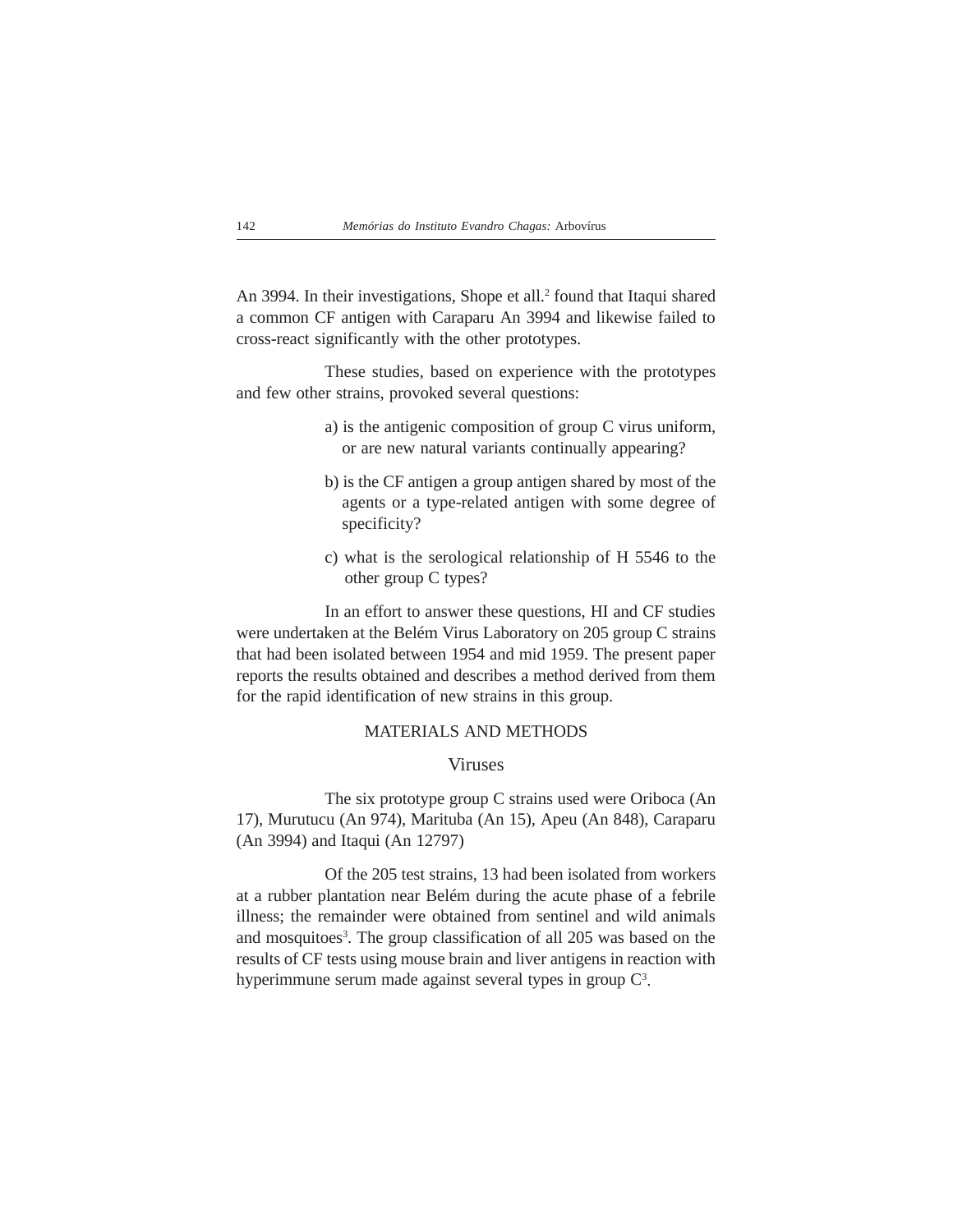#### Sera

Immune sera against the six prototype strains were produced in adult mice, which were given one injection subcutaneously of a 10% suspension of infected suckling mouse brain and were bled one to three weeks later. In general, sera satisfactory for HI and CF identification could be obtained one week after vaccination, although higher titers were found in later bleedings. Antisera for the test strains were produced in adult mice with use of a single subcutaneous injection of lyophilized virus reconstituted at 1:80.

In addition, paired acute-phase and convalescent sera were available from ten of the 13 rubber workers from whom virus had been isolated. These ten patients were considered to have suffered a primary infection with group C virus since in each instance the acute-phase serum was free of antibody.

## HI Tests

HI testing was done in plastic plates according to methods described by Clarke and Casals<sup>4</sup>. Hemagglutinins were made by acetone extraction of suckling mouse sera. Tests were performed with a constant amount of antigen, either four or eight units, against serial two fold dilutions of serum starting at 1:10. To facilitate comparison of results, those from tests done with four units have been corrected to eight units on the assumption that a reciprocal relationship exists between antigen dilution and serum dilution; thus, a serum inhibiting four units of antigen at the 1:320 dilution is recorded as 1:160.

## CF Tests

CF testing was done by a microtechnique modified from Fulton and Dumbell<sup>5</sup>, using two units of complement and primary incubation overnight at 4°C. Prototype antigens were prepared by sucrose-acetone extraction of suckling mouse liver<sup>4</sup> that had previously been homogenized in a blender and centrifuged at 8,000 rpm for one hour at 4°C. All other antigens were 10% suspensions of liver or brain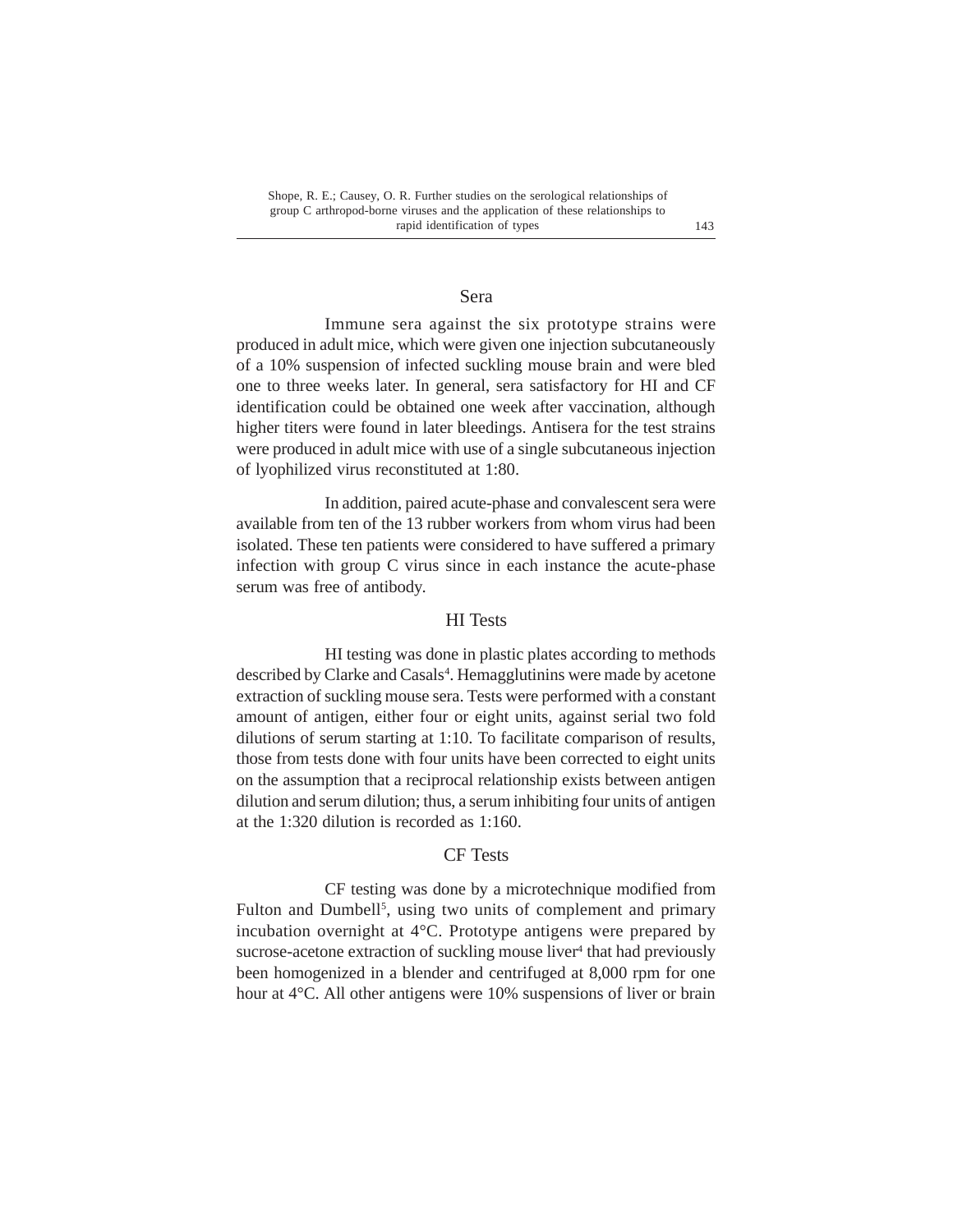in veronal buffered saline, centrifuged at 2,500rpm for 15 minutes. The dilutions of antigen selected for testing contained approximately four units of antigen; when less than four units were present, results were inconsistent and the test was repeated. The initial serum dilution was 1:4.

|                      | O        | -11            | J F<br>$\circ$ |                |                | (continua)     |  |  |  |  |
|----------------------|----------|----------------|----------------|----------------|----------------|----------------|--|--|--|--|
|                      | Antigen  |                |                |                |                |                |  |  |  |  |
| Serum                | Oriboca  | Itaqui         | Murutucu       | Marituba       | Caraparu       | Apeu           |  |  |  |  |
| Oriboca              |          |                |                |                |                |                |  |  |  |  |
| Prototype (An 17)    | $320*$   | 10             | $\overline{0}$ | $\overline{0}$ | $\overline{0}$ | $\Omega$       |  |  |  |  |
| An 913               | $320+$   | 40             | $\Omega$       | $\theta$       | $\Omega$       | 10             |  |  |  |  |
| An 9216              | 320      | 20             | $\theta$       | $\theta$       | $\Omega$       | $\Omega$       |  |  |  |  |
| H 9240               | $320+$   | 40             | $\theta$       | $\theta$       | $\Omega$       | $\Omega$       |  |  |  |  |
| An 10991             | 160      | 40             | $\overline{0}$ | $\theta$       | $\Omega$       | 20             |  |  |  |  |
| An 13867             | 40       | $\theta$       | $\theta$       | $\theta$       | $\Omega$       | $\Omega$       |  |  |  |  |
| Itaqui               |          |                |                |                |                |                |  |  |  |  |
| Prototype (An 12797) | $\Omega$ | $320+$         | $\Omega$       | $\Omega$       | $\Omega$       | $\Omega$       |  |  |  |  |
| An 4538              | 20       | 160            | $\theta$       | 10             | $\Omega$       | $\theta$       |  |  |  |  |
| An 8629              | $\Omega$ | $80+$          | $\theta$       | $\Omega$       | $\Omega$       | $\theta$       |  |  |  |  |
| An 8920              | 80       | $320+$         | $\theta$       | $\theta$       | $\Omega$       | $\theta$       |  |  |  |  |
| An 10870             | 80       | $320+$         | $\Omega$       | $\theta$       | $\Omega$       | $\Omega$       |  |  |  |  |
| An 11127             | 80       | $320+$         | $\theta$       | $\theta$       | $\theta$       | 20             |  |  |  |  |
| Murutucu             |          |                |                |                |                |                |  |  |  |  |
| Prototype (An 974)   | $\Omega$ | 10             | 160            | 40             | 20             | 20             |  |  |  |  |
| An 191               | $\Omega$ | $\Omega$       | 80             | 10             | $\Omega$       | 10             |  |  |  |  |
| An 4970              | $\Omega$ | 10             | $320+$         | 80             | $\theta$       | 10             |  |  |  |  |
| An 6064              | $\theta$ | $\Omega$       | 160            | 80             | 20             | 20             |  |  |  |  |
| An 7023              | $\theta$ | $\Omega$       | 80             | 40             | 20             | 20             |  |  |  |  |
| An 10702             | $\Omega$ | $\Omega$       | 160            | 80             | 20             | 20             |  |  |  |  |
| Marituba             |          |                |                |                |                |                |  |  |  |  |
| Prototype (An 15)    | $\Omega$ | $\Omega$       | 40             | $640+$         | 20             | $\Omega$       |  |  |  |  |
| An 5591              | $\Omega$ | $\Omega$       | 80             | $320+$         | 20             | $\Omega$       |  |  |  |  |
| An 6010              | $\Omega$ | $\Omega$       | 40             | 160            | 40             | 20             |  |  |  |  |
| An 7243              | $\theta$ | $\overline{0}$ | 10             | 80             | $\overline{0}$ | $\overline{0}$ |  |  |  |  |

Table 1 – Hemagglutination-inhibition tests of group C prototype and test strains against prototype antigens

\* Reciprocal of serum dilution giving complete inhibition of agglutination of eight units of antigen.

 $+=$  endpoint not reached.

 $0 =$  negative at 1:10 dilution.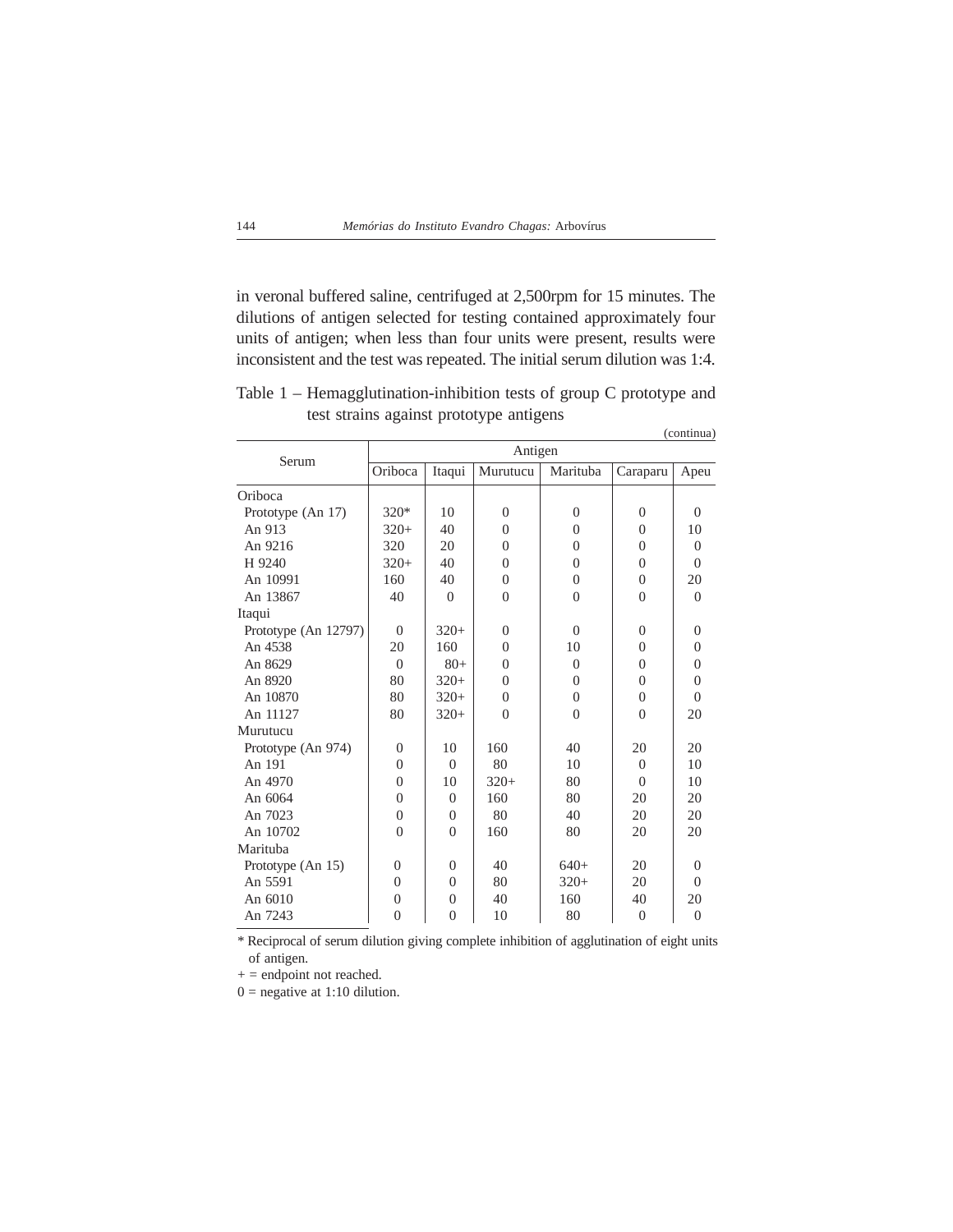| Table $1$ – Hemagglutination-inhibition tests of group C prototype and |  |
|------------------------------------------------------------------------|--|
| test strains against prototype antigens                                |  |

|                     |          |          |          |          |          | $($ COIICI $\mu$ <sub>2</sub> $\mu$ <sub>2</sub> |
|---------------------|----------|----------|----------|----------|----------|--------------------------------------------------|
| Serum               |          |          | Antigen  |          |          |                                                  |
|                     | Oriboca  | Itaqui   | Murutucu | Marituba | Caraparu | Apeu                                             |
| An 7639             | $\theta$ | $\Omega$ | 20       | 320      | 10       | 10                                               |
| An 12293            | $\Omega$ | $\Omega$ | 20       | $320+$   | 40       | 40                                               |
| Caraparu            |          |          |          |          |          |                                                  |
| Prototype (An 3994) | $\Omega$ | 10       | 10       | 40       | 1280     | 320                                              |
| An 931              | $\Omega$ | $\theta$ | 10       | 20       | 1280     | 320                                              |
| An 4901             | $\Omega$ | $\theta$ | $\Omega$ | $\Omega$ | $320+$   | 160                                              |
| An 7880             | $\Omega$ | $\theta$ | $\Omega$ | 20       | $320+$   | 160                                              |
| An 9133             | $\Omega$ | $\theta$ | $\Omega$ | 20       | 640      | 160                                              |
| An 10816            | $\Omega$ | $\Omega$ | $\Omega$ | $\Omega$ | $320+$   | 160                                              |
| Apeu                |          |          |          |          |          |                                                  |
| Prototype (An 848)  | $\theta$ | $\Omega$ | $\Omega$ | $\Omega$ | 320      | 2560                                             |
| An 4604             | $\theta$ | $\theta$ | $\Omega$ | $\Omega$ | 40       | $320+$                                           |
| An 4746             | 0        | $\theta$ | $\Omega$ | $\Omega$ | 20       | $320+$                                           |
| An 5856             | $\theta$ | $\theta$ | 20       | $\Omega$ | 80       | $320+$                                           |
| An 8966             | 0        | $\theta$ | $\Omega$ | 0        | 20       | 160                                              |
| An 9126             | 0        | $\theta$ | $\Omega$ | 0        | 20       | $320+$                                           |
|                     |          |          |          |          |          |                                                  |

 $+$  = endpoint not reached.

 $0$  = negative at 1:10 dilution.

# HI and CF Tests

The HI relationships of the test strains were first explored, antiserum for each strain being tested against each of the six prototype HA antigens. Five strains, isolated from a single mouse group, failed to conform to any of the prototype patterns and were set aside for future study as a possible new type. Antisera for the remaining 200, however, inhibited hemagglutination of prototype antigens according to one of the six prototype patterns previously established in HI and NT tests<sup>1,2</sup>. It was thus verified, on a larger scale, that Oriboca shares cross-reactivity with Itaqui, Murutucu with Marituba and Apeu with Caraparu. The data in Table 1 indicate the similarity of HI reaction patterns among strains of each type.

(conclusão)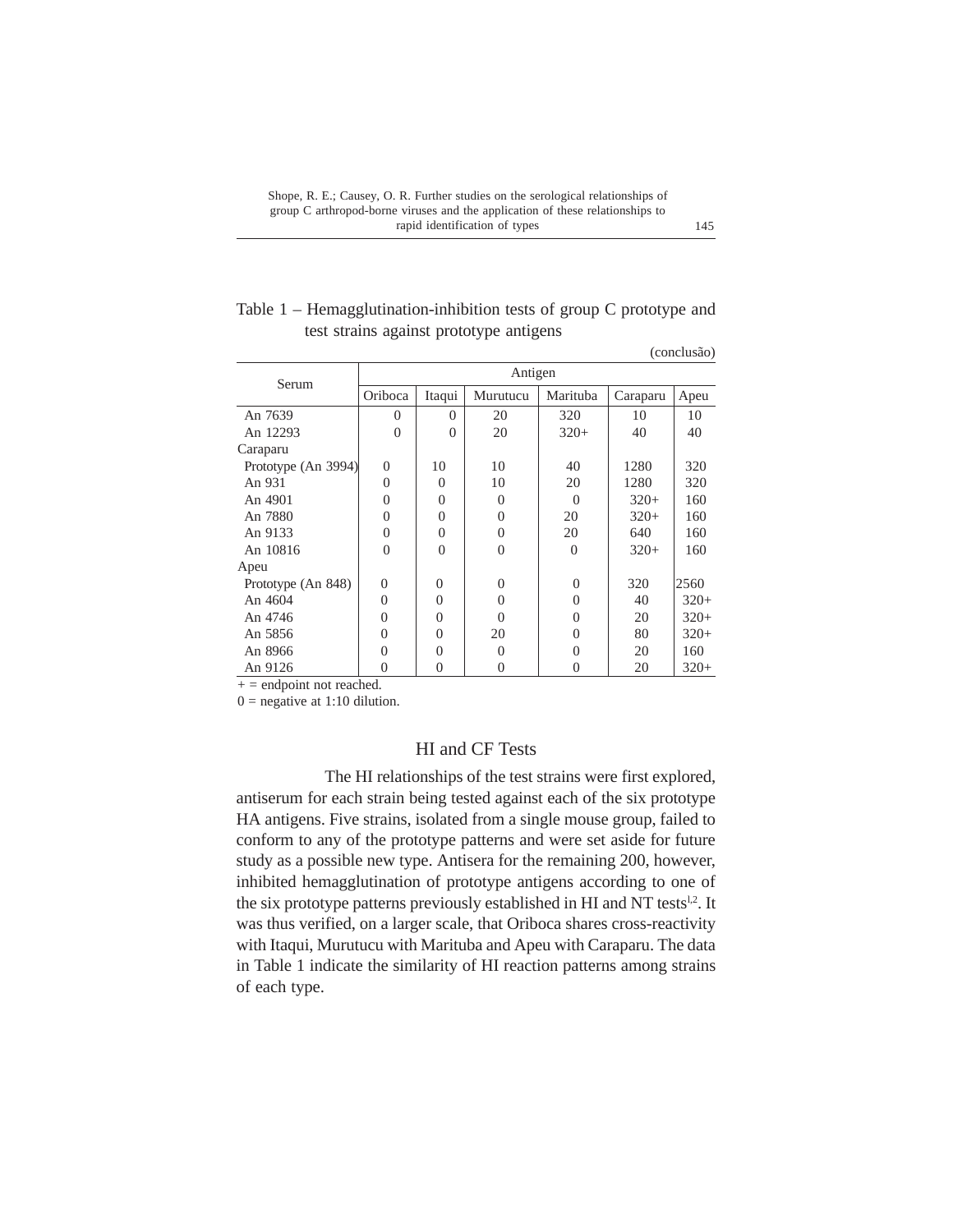|               | Serum                           |          |                | Antigen                                        |                |          |                  |                   |
|---------------|---------------------------------|----------|----------------|------------------------------------------------|----------------|----------|------------------|-------------------|
| $N^{o}$       | Days after<br>reported<br>onset |          |                | Oriboca Itaqui Murutucu Marituba Caraparu Apeu |                |          |                  | Virus<br>isolated |
| <b>UR 145</b> | 1                               | $\Omega$ | $\theta$       | $\theta$                                       | $\Omega$       | $\Omega$ | $\Omega$         | Marituba          |
|               | 121                             | $\Omega$ | $\Omega$       | $\Omega$                                       | 10             | $\Omega$ | $\Omega$         |                   |
| UR 385        | 1                               | $\Omega$ | $\Omega$       | $\Omega$                                       | $\Omega$       | $\Omega$ | $\Omega$         | Apeu              |
|               | 66                              | $\Omega$ | $\Omega$       | 10                                             | 10             | 80       | 160              |                   |
| <b>UR 388</b> | $\overline{4}$                  | $\Omega$ | $\Omega$       | $\Omega$                                       | $\Omega$       | $\Omega$ | $\overline{0}$   | Apeu              |
|               | 67                              | 80       | 20             | 20                                             | 40             | $320+$   | $320+$           |                   |
| <b>UR 394</b> | $\overline{2}$                  | $\Omega$ | $\Omega$       | $\Omega$                                       | $\Omega$       | $\Omega$ | $\Omega$         | Oriboca           |
|               | 42                              | 80       | $\Omega$       | $\Omega$                                       | 0              | $\Omega$ | $\theta$         |                   |
| <b>UR 406</b> | $\overline{c}$                  | $\Omega$ | $\Omega$       | $\Omega$                                       | $\theta$       | $\Omega$ | $\overline{0}$   | Apeu              |
|               | 134                             | 160      | 40             | 40                                             | 40             | $320+$   | $320+$           |                   |
| <b>UR 411</b> | 2                               | $\Omega$ | $\Omega$       | $\Omega$                                       | $\Omega$       | $\Omega$ | $\overline{0}$   | Caraparu          |
|               | 26                              | $\Omega$ | $\Omega$       | $\Omega$                                       | 0              | 160      | 20               |                   |
| UR 413        | $\overline{c}$                  | $\Omega$ | $\Omega$       | $\theta$                                       | 0              | $\Omega$ | $\Omega$         | Oriboca           |
|               | 56                              | 80       | $\Omega$       | $\theta$                                       | $\theta$       | $\Omega$ | $\Omega$         |                   |
| UR 425        | $\overline{2}$                  | $\Omega$ | $\Omega$       | $\Omega$                                       | $\overline{0}$ | $\Omega$ | $\overline{0}$   | Caraparu          |
|               | 55                              | $\Omega$ | $\Omega$       | $\theta$                                       | $\theta$       | 20       | 10               |                   |
| UR 465        | $\overline{c}$                  | $\theta$ | $\Omega$       | $\Omega$                                       | $\Omega$       | $\Omega$ | $\overline{0}$   | Caraparu          |
|               | 23                              | $\Omega$ | $\Omega$       | $\Omega$                                       | $\Omega$       | 10       | $\Omega$         |                   |
| <b>UR 506</b> | 5                               | $\Omega$ | $\theta$       | 0                                              | $\overline{0}$ | $\Omega$ | $\boldsymbol{0}$ | Caraparu          |
|               | 40                              | $\Omega$ | $\overline{0}$ | $\theta$                                       | $\overline{0}$ | 20       | $\theta$         |                   |

## Table 2 – Hemagglutination-inhibition tests of human acute and convalescent sera against group C prototype antigens

As shown in Table 2, qualitatively similar results were obtained in HI tests with the ten pairs of human sera. The very broad cross-reaction shown by two convalescent sera (UR 388 and UR 406) was perhaps caused by a double infection. The characteristic HI reaction pattern of each prototype against sera of a given species may be extremely useful in making a serological diagnosis of an illness or in survey studies to determine which viruses are active in an area.

The relative uniformity of HI reactions among the 200 test strain antisera having been established, reciprocal cross CF testing was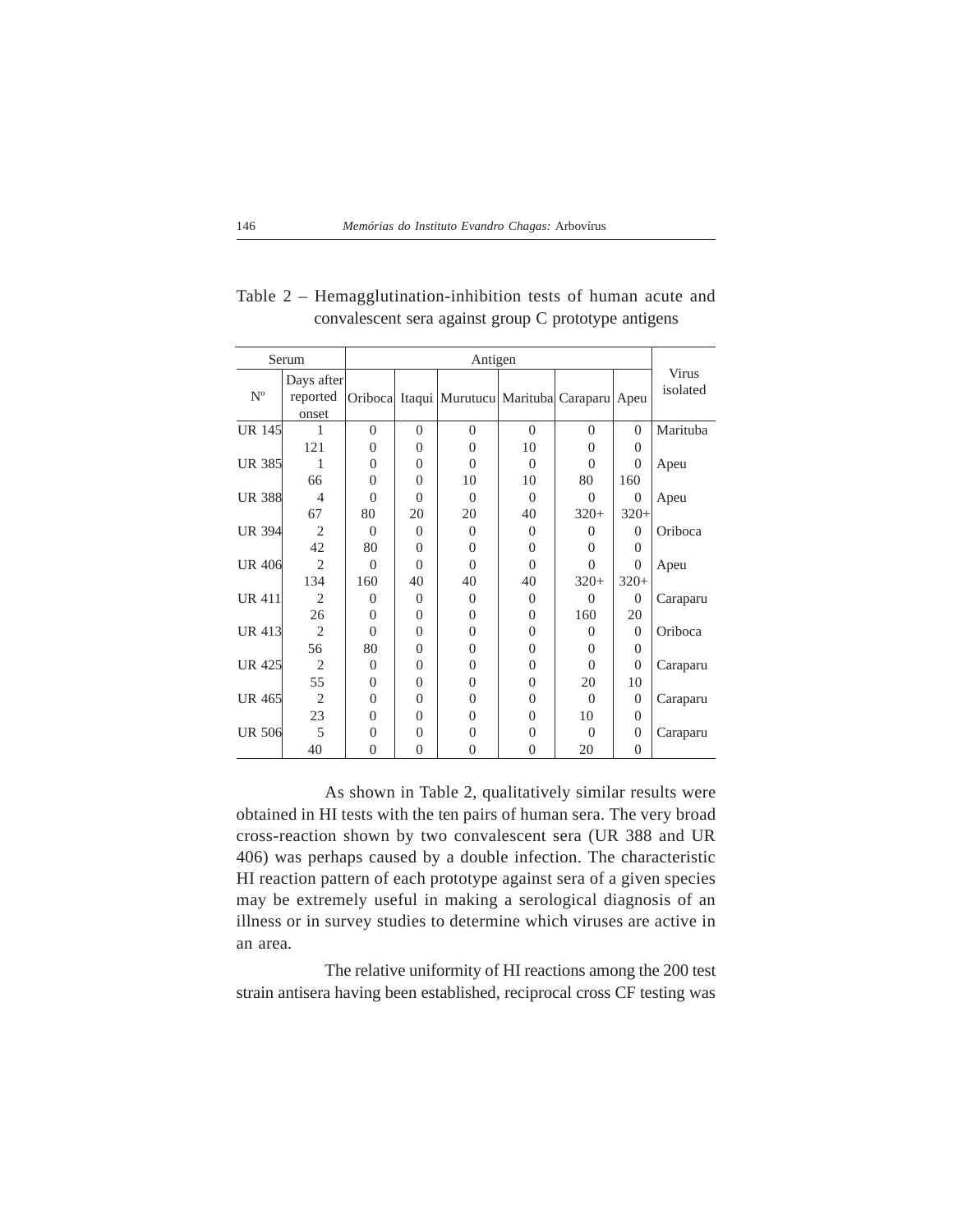undertaken in which the homologous test antigen and serum were reacted against each prototype antigen and serum. With one exception, H 5546 (to be discussed later), the test strains again reacted in the manner of their prototypes. Examples of CF reaction patterns for each type are given in Table 3. In tests with human sera, three pairs gave no CF response, but with the other seven pairs the reactions were qualitatively comparable to those of the mouse sera (Table 4)



Fig.  $1 -$  The serological relationships of group C virus types.

These CF studies bring out a phenomenon not previously emphasized, i.e., that within the limits of the CF technique used Apeu strains are indistinguishable from those of Marituba, Murutucu strains from those of Oriboca, and Itaqui strains from those of Caraparu. Casals and Whitman used the terms "group" and "common" antigen in describing the CF cross-reactions, although noting that Oriboca and Murutucu, on the one hand, and Marituba and Apeu, on the other, were closer to one another than to the other members of the group. In view of the consistency of the reactions among 199 test strains, it would seem more precise now to consider that Apeu and Marituba share a common CF antigen, as do Oriboca and Murutucu, and that the two antigens are different. (It is possible that soluble CF antigens are involved and that by use of another technique a type specific antigen may be found)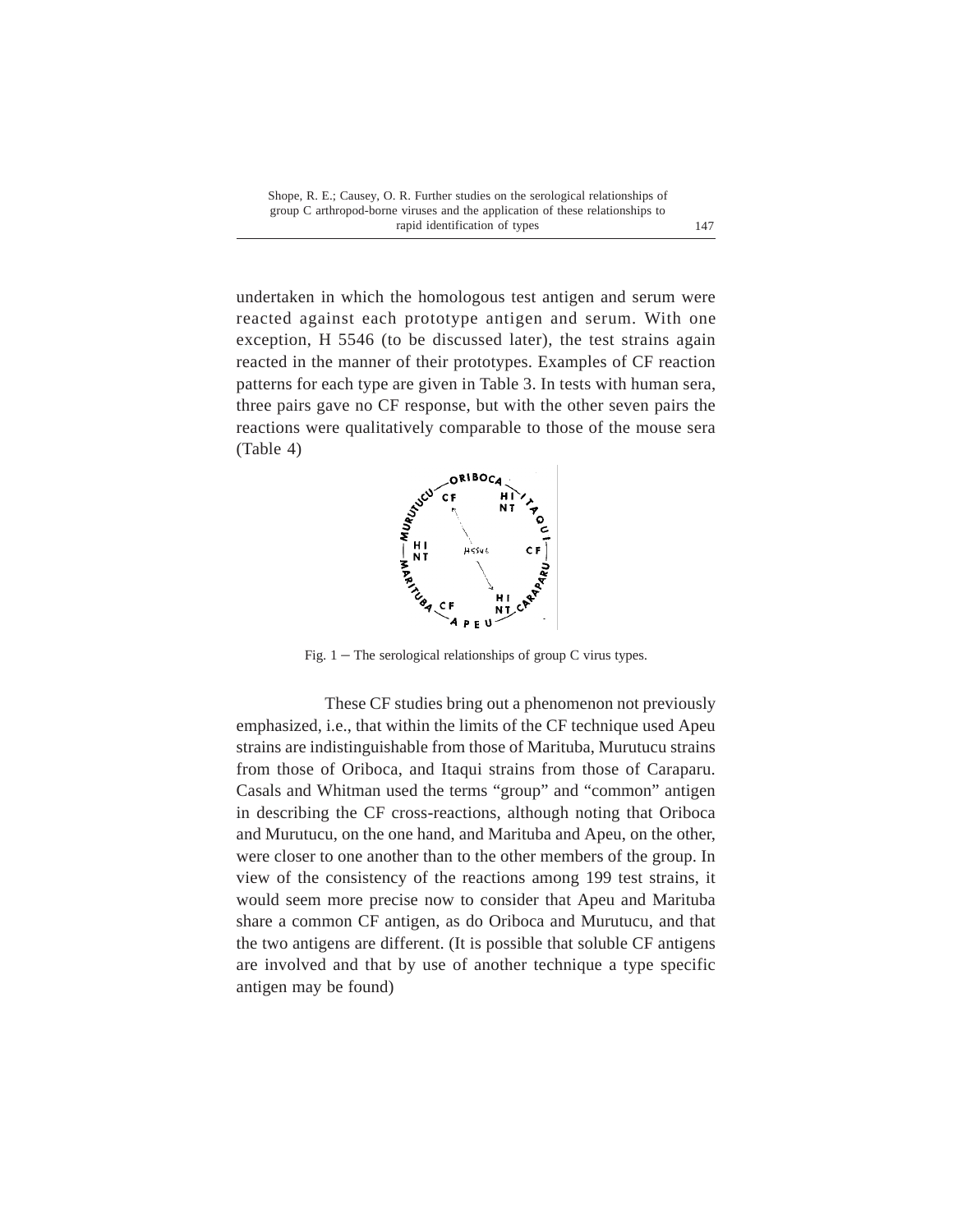|                                      |                |                 |                |                |                |                |                |                |                |                | (continua)     |
|--------------------------------------|----------------|-----------------|----------------|----------------|----------------|----------------|----------------|----------------|----------------|----------------|----------------|
| Strains identified by HI as Oriboca  |                |                 |                |                |                |                |                |                |                |                |                |
|                                      |                |                 |                |                |                | Serum          |                |                |                |                |                |
| Antigen                              | Oriboca        | Murutucu        | Marituba       | Apeu           | Caraparu       | Itaqui         | An 913         | An 9216        | H 9240         | An 1099        | An 13867       |
| Oriboca                              | $16*$          | 64              | $\mathbf{0}$   | $\overline{4}$ | $\theta$       | $\overline{4}$ | 16             | 32             | 64             | $64+$          | 32             |
| Murutucu                             | 16             |                 |                |                |                |                | 8              | 16             | 16             | 32             | 16             |
| Marituba                             | $\overline{4}$ |                 |                |                |                |                | $\overline{4}$ | 8              | 16             | 16             | 8              |
| Apeu                                 | $\Omega$       |                 |                |                |                |                | $\overline{4}$ | 8              | 8              | 16             | 8              |
| Caraparu                             | $\Omega$       |                 |                |                |                |                | $\theta$       | $\overline{0}$ | $\overline{0}$ | $\overline{0}$ | $\overline{0}$ |
| Itaqui                               | $\overline{4}$ |                 |                |                |                |                | $\theta$       | $\theta$       | $\theta$       | $\theta$       | $\overline{0}$ |
| An 913                               | 16             | 64              | $\overline{4}$ | 4              | $\Omega$       | $\Omega$       | 16             |                |                |                |                |
| An 9216                              | 32             | 32              | $\overline{4}$ | $\theta$       | $\theta$       | $\theta$       |                | 32             |                |                |                |
| H 9240                               | 32             | $64+$           | $\overline{4}$ | 4              | $\theta$       | $\overline{4}$ |                |                | $64+$          |                |                |
| An 10991                             | 32             | $64+$           | 8              | 0              | 4              | $\overline{4}$ |                |                |                | $64+$          |                |
| An 13867                             | 32             | $64+$           | $\overline{4}$ | $\Omega$       | $\theta$       | $\theta$       |                |                |                |                | $64+$          |
| Strains identified by HI as Murutucu |                |                 |                |                |                |                |                |                |                |                |                |
|                                      |                |                 |                |                |                | Serum          |                |                |                |                |                |
| Antigen                              | Oriboca        | Murutucu        | Marituba       | Apeu           | Caraparu       | Itaqui         | An 191         | An 4970        | An 6064        | An 7023        | An 10702       |
| Oriboca                              |                | $\overline{64}$ |                |                |                |                | 8              | 32             | 64             | $64+$          | $\frac{64}{ }$ |
| Murutucu                             | 16             | 32              | $\theta$       | $\Omega$       | $\Omega$       | $\theta$       | 8              | 16             | 32             | 32             | 32             |
| Marituba                             |                | 16              |                |                |                |                | $\theta$       | 8              | 8              | 16             | 32             |
| Apeu                                 |                | 16              |                |                |                |                | $\overline{4}$ | 16             | 16             | 16             | 16             |
| Caraparu                             |                | $\Omega$        |                |                |                |                | $\Omega$       | $\Omega$       | $\Omega$       | $\Omega$       | $\overline{0}$ |
| Itaqui                               |                | $\Omega$        |                |                |                |                | $\Omega$       | $\Omega$       | $\Omega$       | $\Omega$       | $\overline{4}$ |
| An 191                               | 16             | 32              | $\theta$       | $\Omega$       | 4              | $\Omega$       | 16             |                |                |                |                |
| An 4970                              | 16             | 32              | $\theta$       | $\Omega$       | 4              | $\Omega$       |                | 64             |                |                |                |
| An 6064                              | 16             | 32              | $\theta$       | $\Omega$       | $\overline{4}$ | $\Omega$       |                |                | 64             |                |                |
| An 7023                              | 16             | 32              | $\overline{4}$ | 0              | $\overline{4}$ | $\theta$       |                |                |                | 32             |                |
| An 10702                             | 16             | $64+$           | $\overline{4}$ | $\overline{4}$ | $\theta$       | $\theta$       |                |                |                |                | $64+$          |

Table 3 – Reciprocal cross complement-fixation tests with group C prototype and test strains

\* Reciprocal of the serum dilution giving 3-4+ fixation of complement in the presence of four units of antigen.  $0 =$  less than four.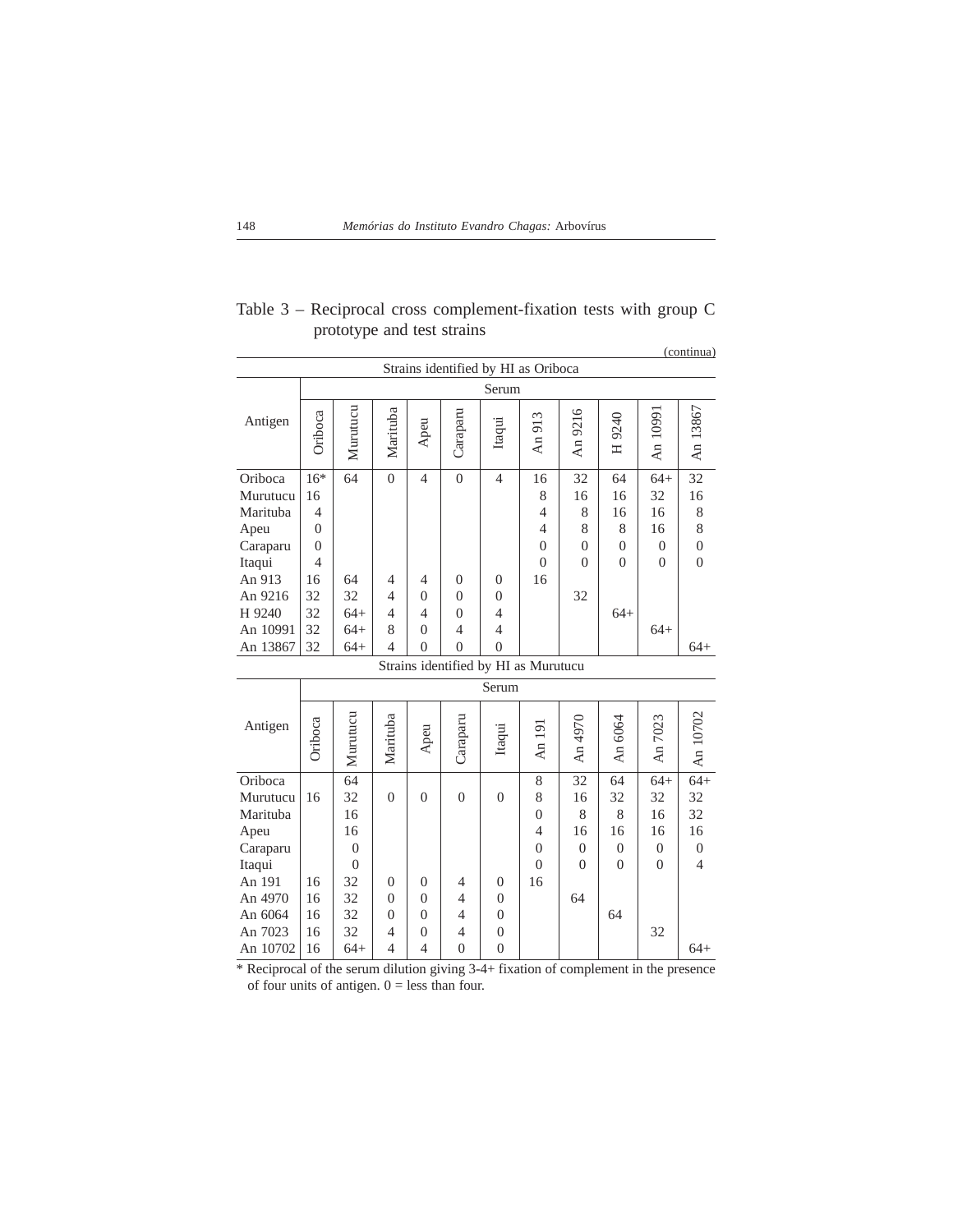|                            | Table $3$ – Reciprocal cross complement-fixation tests with group C |  |  |  |
|----------------------------|---------------------------------------------------------------------|--|--|--|
| prototype and test strains |                                                                     |  |  |  |

|                                                                                                |                               |                           |                                                                          |                                                                  |                                                        |                                                        |                                                                     |                                                               |                                                                      |                                                         | (continua)                                                        |
|------------------------------------------------------------------------------------------------|-------------------------------|---------------------------|--------------------------------------------------------------------------|------------------------------------------------------------------|--------------------------------------------------------|--------------------------------------------------------|---------------------------------------------------------------------|---------------------------------------------------------------|----------------------------------------------------------------------|---------------------------------------------------------|-------------------------------------------------------------------|
|                                                                                                |                               |                           |                                                                          |                                                                  |                                                        | Serum                                                  | Strains identified by HI as Marituba                                |                                                               |                                                                      |                                                         |                                                                   |
| Antigen                                                                                        | Oriboca                       | Murutucu                  | Marituba                                                                 | Apeu                                                             | Caraparu                                               | Itaqui                                                 | An 5591                                                             | An 6010                                                       | An 7243                                                              | An 7639                                                 | An 12293                                                          |
| Oriboca<br>Murutucu<br>Marituba<br>Apeu<br>Caraparu<br>Itaqui                                  | $\overline{4}$                | 16                        | $\overline{0}$<br>$\overline{0}$<br>8<br>8<br>$\overline{0}$<br>$\theta$ | 8                                                                | $\theta$                                               | $\theta$                                               | 8<br>$\overline{4}$<br>32<br>32<br>$\Omega$<br>$\theta$             | 16<br>4<br>16<br>16<br>$\Omega$<br>$\Omega$                   | 8<br>$\overline{4}$<br>32<br>32<br>$\Omega$<br>$\theta$              | 16<br>8<br>32<br>32<br>$\Omega$<br>$\theta$             | 16<br>$\overline{4}$<br>32<br>32<br>$\mathbf{0}$<br>$\theta$      |
| An 5591<br>An 6010<br>An 7243<br>An 7639<br>An 12293                                           | 8<br>8<br>8<br>8<br>8         | 4<br>32<br>16<br>16<br>16 | 32<br>16<br>16<br>8<br>8                                                 | 32<br>16<br>8<br>8<br>16                                         | $\Omega$<br>8<br>$\overline{4}$<br>$\overline{4}$<br>4 | $\theta$<br>$\Omega$<br>0<br>$\theta$<br>$\theta$      | 64                                                                  | 32                                                            | $64+$                                                                | 64                                                      | 32                                                                |
|                                                                                                |                               |                           |                                                                          |                                                                  |                                                        |                                                        | Strains identified by HI as Apeu                                    |                                                               |                                                                      |                                                         |                                                                   |
|                                                                                                |                               |                           |                                                                          |                                                                  |                                                        | Serum                                                  |                                                                     |                                                               |                                                                      |                                                         |                                                                   |
| Antigen                                                                                        | Oriboca                       | Murutucu                  | Marituba                                                                 | Apeu                                                             | Caraparu                                               | Itaqui                                                 | An 4604                                                             | An 4746                                                       | An 5856                                                              | An 8966                                                 | An 9126                                                           |
| Oriboca<br>Murutucu<br>Marituba<br>Apeu<br>Caraparu<br>Itaqui<br>An 4604<br>An 4746<br>An 5856 | $\overline{0}$<br>8<br>8<br>4 | 16<br>16<br>16<br>16      | 8<br>8<br>8<br>16                                                        | 4<br>$\theta$<br>8<br>16<br>$\Omega$<br>$\theta$<br>8<br>8<br>16 | $\theta$<br>$\theta$<br>$\overline{4}$<br>4            | $\Omega$<br>$\Omega$<br>$\mathbf{0}$<br>$\overline{0}$ | $\overline{4}$<br>$\theta$<br>8<br>16<br>$\theta$<br>$\Omega$<br>16 | $\Omega$<br>$\theta$<br>8<br>16<br>$\theta$<br>$\theta$<br>16 | $\overline{4}$<br>$\theta$<br>16<br>32<br>$\Omega$<br>$\theta$<br>32 | 8<br>$\overline{4}$<br>16<br>32<br>$\Omega$<br>$\theta$ | 16<br>$\overline{4}$<br>32<br>$64+$<br>$\overline{0}$<br>$\theta$ |
| An 8966<br>An 9126                                                                             | 8<br>8                        | 16<br>16                  | 8<br>16                                                                  | 8<br>16                                                          | 4<br>8                                                 | $\mathbf{0}$<br>$\Omega$                               |                                                                     |                                                               |                                                                      | 32                                                      | $64+$                                                             |

\* Reciprocal of the serum dilution giving 3-4+ fixation of complement in the presence of four units of antigen.  $0 =$  less than four.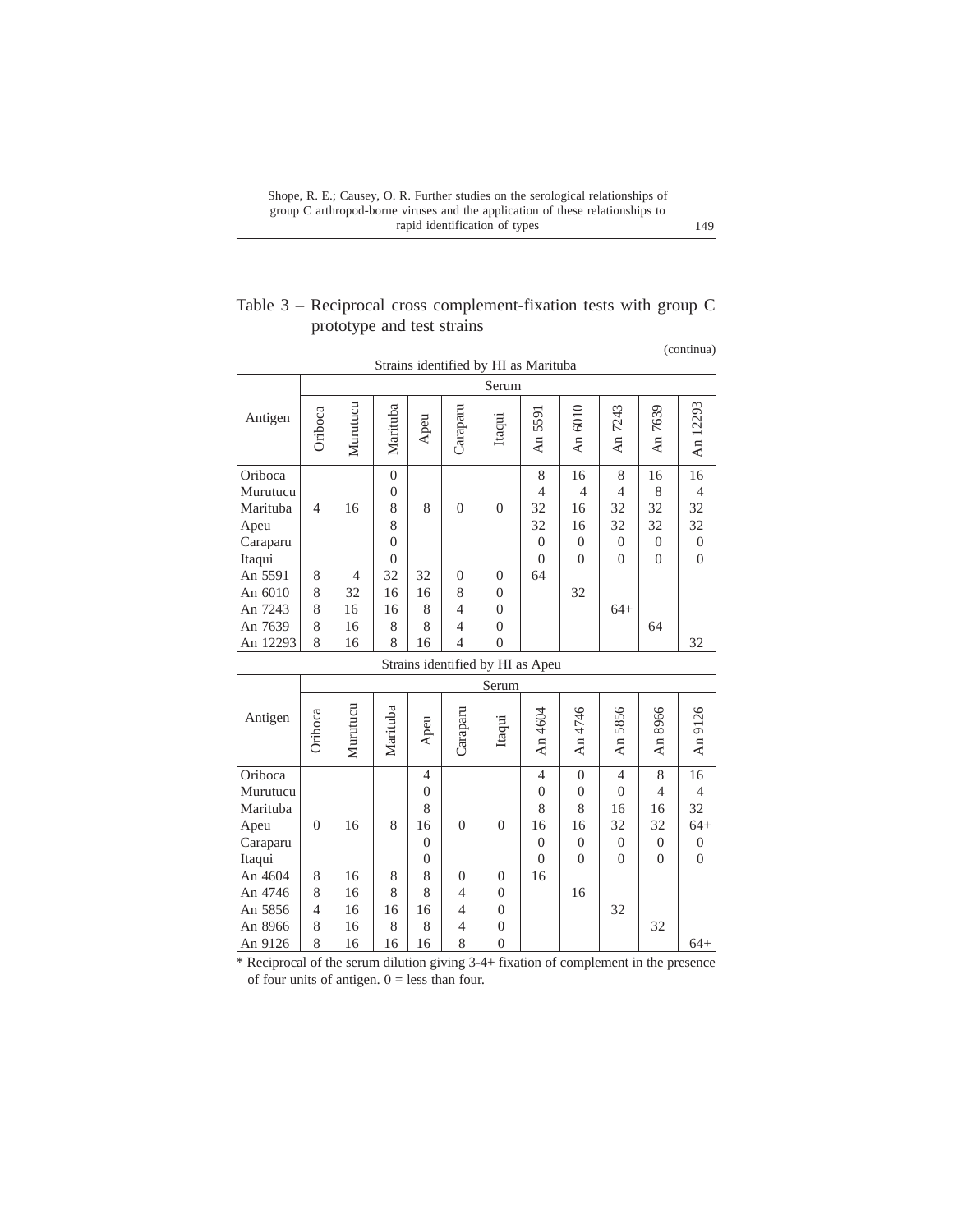|                                                                                                                      |                                                                                  |                                                                                        |                                                                                        |                                                                            |                                                                                                 |                                                                                                          |                                                                      |                                                                      |                                                                     |                                                                   | (conclusão)                                                   |
|----------------------------------------------------------------------------------------------------------------------|----------------------------------------------------------------------------------|----------------------------------------------------------------------------------------|----------------------------------------------------------------------------------------|----------------------------------------------------------------------------|-------------------------------------------------------------------------------------------------|----------------------------------------------------------------------------------------------------------|----------------------------------------------------------------------|----------------------------------------------------------------------|---------------------------------------------------------------------|-------------------------------------------------------------------|---------------------------------------------------------------|
|                                                                                                                      |                                                                                  |                                                                                        |                                                                                        |                                                                            | Strains identified by HI as Caraparu                                                            |                                                                                                          |                                                                      |                                                                      |                                                                     |                                                                   |                                                               |
|                                                                                                                      |                                                                                  |                                                                                        |                                                                                        |                                                                            |                                                                                                 | Serum                                                                                                    |                                                                      |                                                                      |                                                                     |                                                                   |                                                               |
| Antigen                                                                                                              | Oriboca                                                                          | Murutucu                                                                               | Marituba                                                                               | Apeu                                                                       | Caraparu                                                                                        | Itaqui                                                                                                   | An 931                                                               | An 4901                                                              | An 7880                                                             | An 9133                                                           | An 10816                                                      |
| Oriboca<br>Murutucu<br>Marituba<br>Apeu<br>Caraparu<br>Itaqui<br>An 931<br>An 4901<br>An 7880<br>An 9133<br>An 10816 | $\overline{0}$<br>$\theta$<br>$\theta$<br>$\theta$<br>$\theta$<br>$\overline{0}$ | $\overline{0}$<br>$\overline{0}$<br>$\theta$<br>$\theta$<br>$\theta$<br>$\overline{4}$ | $\overline{0}$<br>$\overline{0}$<br>$\theta$<br>$\theta$<br>$\theta$<br>$\overline{0}$ | $\overline{0}$<br>$\Omega$<br>$\Omega$<br>$\Omega$<br>$\theta$<br>$\theta$ | $\theta$<br>$\theta$<br>$\theta$<br>$\theta$<br>64<br>$64+$<br>$64+$<br>32<br>32<br>32<br>$64+$ | $64+$<br>32<br>$64+$<br>$64+$<br>$64+$<br>$64+$                                                          | $\Omega$<br>$\theta$<br>$\theta$<br>$\overline{4}$<br>16<br>32<br>64 | $\Omega$<br>$\theta$<br>$\theta$<br>$\overline{4}$<br>16<br>32<br>32 | $\theta$<br>$\theta$<br>$\theta$<br>$\theta$<br>8<br>32<br>64       | $\Omega$<br>$\theta$<br>$\theta$<br>4<br>64<br>64<br>$64+$        | $8\,$<br>$\theta$<br>8<br>$\Omega$<br>$64+$<br>$64+$<br>$64+$ |
|                                                                                                                      |                                                                                  |                                                                                        |                                                                                        |                                                                            | Strains identified by HI as Itaqui                                                              |                                                                                                          |                                                                      |                                                                      |                                                                     |                                                                   |                                                               |
|                                                                                                                      |                                                                                  |                                                                                        |                                                                                        |                                                                            |                                                                                                 |                                                                                                          |                                                                      |                                                                      |                                                                     |                                                                   |                                                               |
|                                                                                                                      |                                                                                  |                                                                                        |                                                                                        |                                                                            |                                                                                                 | Serum                                                                                                    |                                                                      |                                                                      |                                                                     |                                                                   |                                                               |
| Antigen                                                                                                              | Oriboca                                                                          | Murutucu                                                                               | Marituba                                                                               | Apeu                                                                       | Caraparu                                                                                        | Itaqui                                                                                                   | An 8629                                                              | An 8920                                                              | An 11127                                                            | An 14214                                                          |                                                               |
| Oriboca<br>Murutucu<br>Marituba<br>Apeu<br>Caraparu<br>Itaqui<br>An 8629<br>An 8920<br>An 11127<br>An 14214          | $\overline{4}$<br>$\theta$<br>$\theta$<br>$\overline{0}$<br>$\overline{0}$       | $\Omega$<br>$\theta$<br>$\theta$<br>4<br>$\overline{0}$                                | $\overline{0}$<br>$\theta$<br>$\theta$<br>$\overline{0}$<br>$\overline{0}$             | $\Omega$<br>$\Omega$<br>$\theta$<br>$\theta$<br>$\theta$                   | $64+$<br>$64+$<br>$64+$<br>$64+$<br>$64+$                                                       | $\overline{4}$<br>$\overline{4}$<br>$\theta$<br>$\Omega$<br>$64+$<br>$64+$<br>64<br>64<br>$64+$<br>$64+$ | $\Omega$<br>$\Omega$<br>$\Omega$<br>4<br>16<br>32<br>64              | $\overline{0}$<br>$\Omega$<br>$\theta$<br>4<br>16<br>32<br>32        | $\overline{0}$<br>$\theta$<br>$\theta$<br>$\theta$<br>8<br>32<br>64 | $\theta$<br>$\overline{0}$<br>$\theta$<br>$\Omega$<br>32<br>$64+$ |                                                               |

## Table 3 – Reciprocal cross complement-fixation tests with group C prototype and test strains

\* Reciprocal of the serum dilution giving 3-4+ fixation of complement in the presence of four units of antigen.  $0 =$  less than four.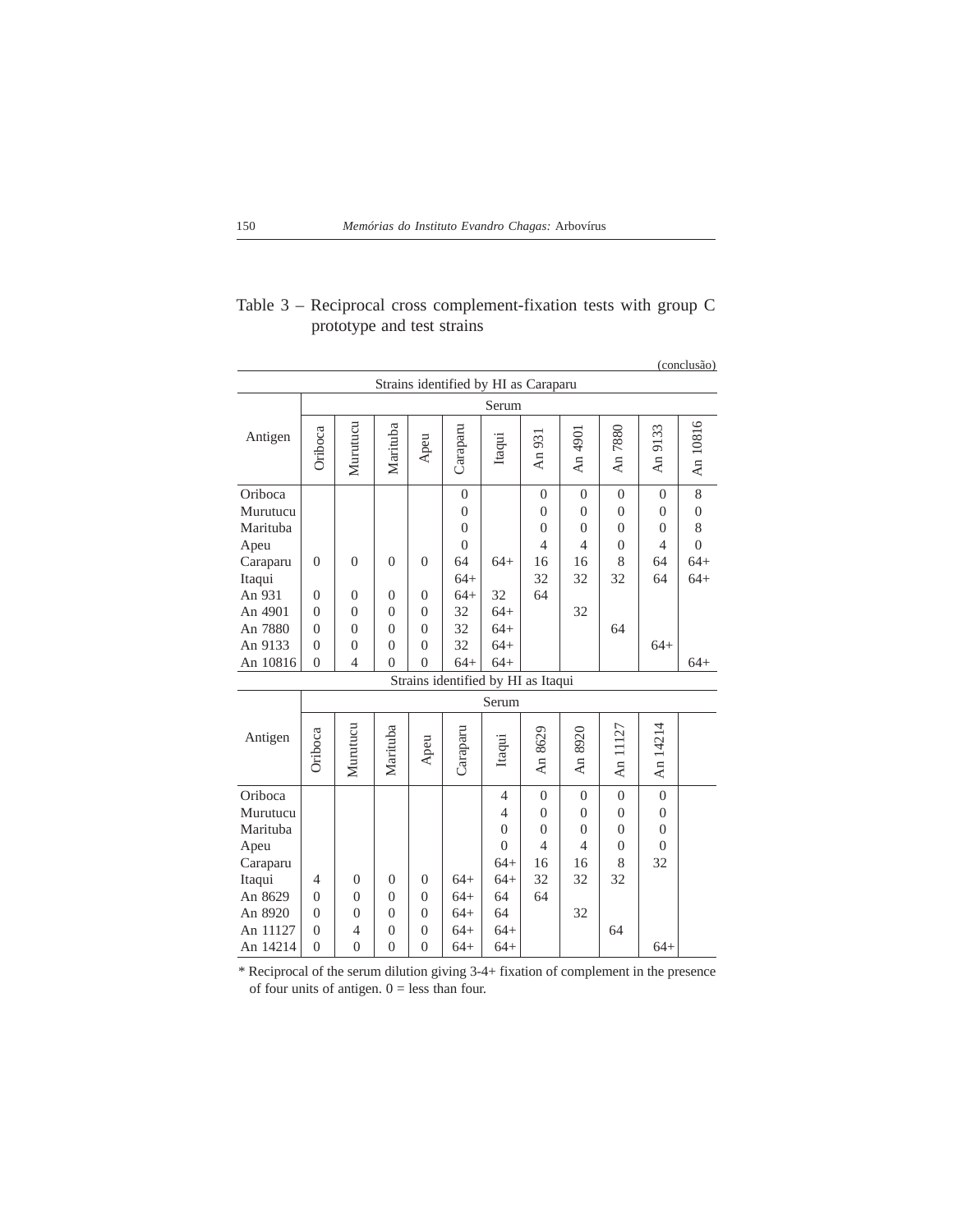|               | Serum                           |          |                |                                                        |                   |          |                |                   |
|---------------|---------------------------------|----------|----------------|--------------------------------------------------------|-------------------|----------|----------------|-------------------|
| $N^{\circ}$   | Days after<br>reported<br>onset |          |                | Oriboca Itaqui   Murutucu   Marituba   Caraparu   Apeu |                   |          |                | Virus<br>isolated |
| <b>UR 385</b> |                                 | $\Omega$ | $\overline{4}$ | 4                                                      | 4                 | 4        | 4              | Apeu              |
|               | 66                              | $\Omega$ | $\overline{4}$ | 4                                                      | 8                 | 4        | 8              |                   |
| <b>UR 388</b> | 4                               | $\Omega$ | $\Omega$       | 0                                                      | $\Omega$          | $\Omega$ | $\Omega$       | Apeu              |
|               | 67                              | $32+$    | $\Omega$       | $32+$                                                  | $32+$             | $\Omega$ | $32+$          |                   |
| <b>UR 394</b> | $\overline{2}$                  | $\Omega$ | 4              | 4                                                      | 4                 | 4        | $\overline{4}$ | Oriboca*          |
|               | 42                              | 8        | 16             | 8                                                      | 16                | 16       | 16             |                   |
| <b>UR 406</b> | $\overline{c}$                  | $\theta$ | $\Omega$       | $\Omega$                                               | $\Omega$          | $\Omega$ | $\Omega$       | Apeu              |
|               | 134                             | 16       | $\Omega$       | 16                                                     | $32+$             | $\Omega$ | $32+$          |                   |
| <b>UR 411</b> | $\overline{c}$                  | $\Omega$ | $\Omega$       | $\mathbf{\Omega}$                                      | $\mathbf{\Omega}$ | $\Omega$ | $\Omega$       | Caraparu          |
|               | 26                              | $\Omega$ | $\overline{4}$ | 0                                                      | $\overline{4}$    | 8        | $\Omega$       |                   |
| UR 413        | 2                               | $\Omega$ | $\overline{4}$ | 0                                                      | 4                 | 4        | $\Omega$       | Oriboca           |
|               | 56                              | $32+$    | $\overline{4}$ | $32+$                                                  | 16                | 4        | 16             |                   |
| UR 465        | $\overline{2}$                  | $\Omega$ | $\Omega$       | 0                                                      | 0                 | $\Omega$ | $\Omega$       | Caraparu          |
|               | 23                              | $\theta$ | $\overline{4}$ | 0                                                      | 0                 | 4        | $\overline{0}$ |                   |

Table 4 – Complement-fixation test with paired human sera and group C prototype strains

\*Anticomplementary 1:4.

The HI and CF relationships thus established among the six prototypes and 199 test strains link group C viruses in a closed circle in alternate pairs, as illustrated in Figure 1. The one exception, as mentioned above, is H 5546, which must be considered an aberrant strain since although it is closely related to Caraparu An 3994 in HI studies, it fails to conform to the prototype CF pattern. Table 5 shows the results of reciprocal cross CF testing in block titration and cross HI testing. It may be noted here that since the original isolation of H 5546 from man, two further strains have been isolated from sentinel mouse groups in the Belém area.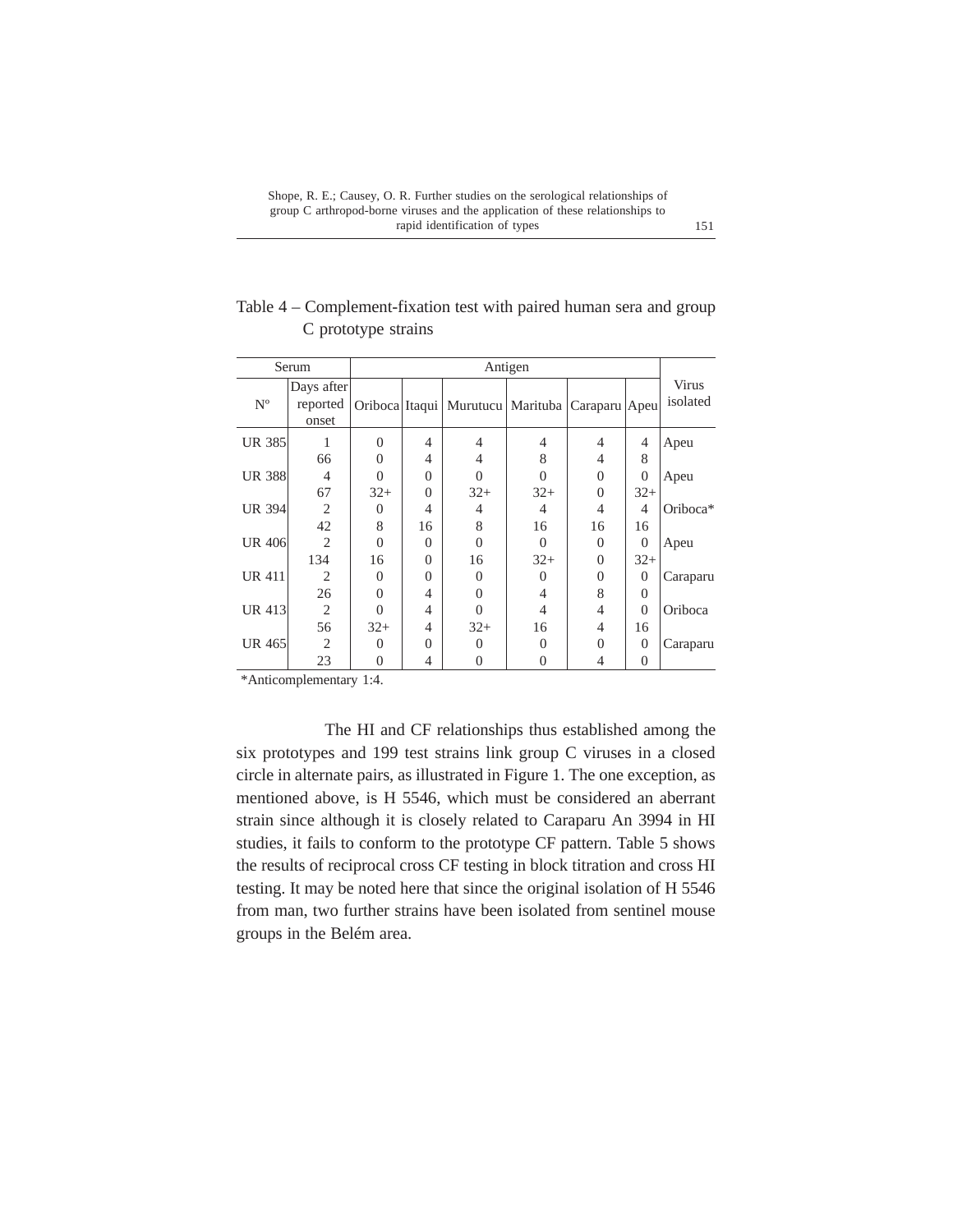| Hemagglutination-inhibition testing |           |          |          |          |                      |        |          |  |                |  |  |
|-------------------------------------|-----------|----------|----------|----------|----------------------|--------|----------|--|----------------|--|--|
| Serum                               | Antigen   |          |          |          |                      |        |          |  |                |  |  |
|                                     | H 5546    | Caraparu | Apeu     | Oriboca  | Itaqui               |        | Murutucu |  | Marituba       |  |  |
| H 5546                              | 640       | 160      | 20       | $\theta$ | 0                    |        | $\Omega$ |  | $\Omega$       |  |  |
| $CR \; 37*$                         | 160       | 80       | 10       |          |                      |        |          |  |                |  |  |
| Caraparu                            | 2560      | 5120     | 640      | $\Omega$ | 10                   |        | 10       |  | 40             |  |  |
| Apeu                                | 320       | 640      | 2560     | $\Omega$ | $\Omega$<br>$\Omega$ |        |          |  | $\overline{0}$ |  |  |
| Complement-fixation testing         |           |          |          |          |                      |        |          |  |                |  |  |
| Serum                               |           | Antigen  |          |          |                      |        |          |  |                |  |  |
|                                     | H 5546    | Oriboca  | Murutucu | Caraparu |                      | Itaqui | Marituba |  | Apeu           |  |  |
| H 5546                              | $16/64**$ | 16/128   | 16/32    | 0/0      |                      | 0/0    | 4/256    |  | 4/256          |  |  |
| Oriboca                             | 32/128    | 32/64    |          |          |                      |        |          |  |                |  |  |
| Murutucu                            | 32/128    |          | 32/32    |          |                      |        |          |  |                |  |  |
| Caraparu                            | 0/0       |          |          | 16/64    |                      |        |          |  |                |  |  |
| Itaqui                              | 0/0       |          |          |          |                      | 32/128 |          |  |                |  |  |
| Marituba                            | 0/0       |          |          |          |                      |        | 8/256    |  |                |  |  |
| Apeu                                | 0/0       |          |          |          |                      |        |          |  | 16/128         |  |  |

Table 5 – Serological relationships of H 5546 strain of Caraparu

\* Convalescent serum of patient from whom H 5546 virus was isolated.

\*\* Serum titer/antigen titer.

## IDENTIFICATION PROCEDURE

On the basis of the serological relationships described above, the following method has been devised for rapid identification of new isolates belonging to group C.

Three immune sera, consisting either of an Oriboca-Murutucu pool, a Marituba-Apeu pool and a Caraparu-Itaqui pool, or of one serum from each pair, are standardized according to their CF reaction with the prototype antigens. Antigen from the new isolate is then reacted with the three sera or serum pools to determine in which of the CF subgroups it belongs. Since low passage mouse liver or brain consistently yields potent CF antigen in group C, preliminary identification can thus be made within 48 hours of the time a sentinel mouse acquires infection from forest vectors. When CF antigen is harvested, adult mice are inoculated and bled ten days later for immune sera to be used in HI testing against the two antigens of the CF-positive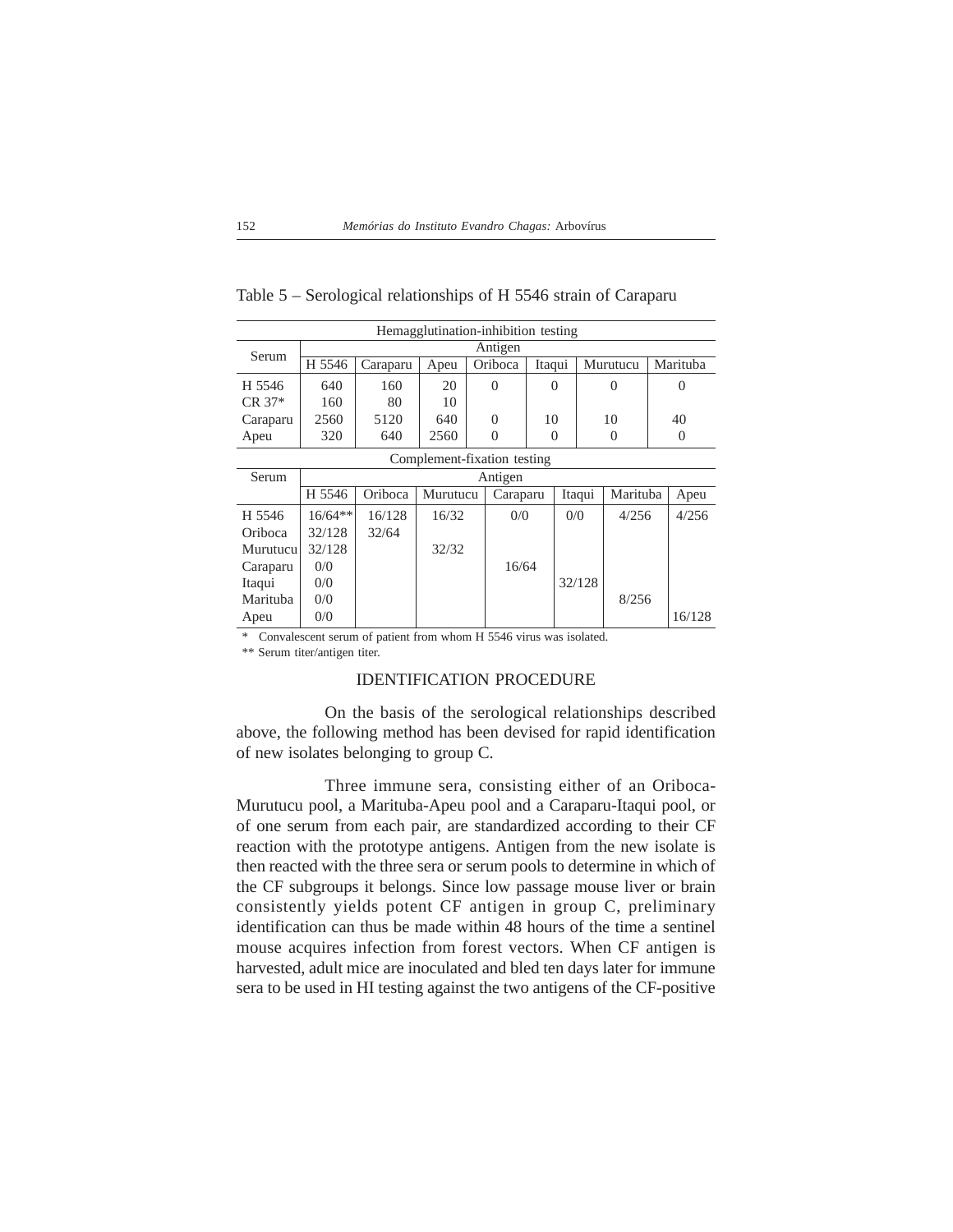pair to obtain a type diagnosis. For example, if the antigen from the new isolate reacts by CF with the Caraparu-Itaqui serum pool, the antiserum for the isolate is tested by HI with Caraparu and Itaqui antigens. Since there is no common HI antigen between Caraparu and Itaqui, the type identification of the isolate is clear-cut.

This identification procedure has been successfully applied in the Belém Laboratory to 170 group C strains isolated in the latter half of 1959 and to all of 406 isolates obtained in 1960. That it is also useful in the determination of exceptions or new varieties has been demonstrated in the case of the two new strains of H 5546 mentioned above. It must be remembered, however, that diagnoses obtained by this method are presumptive and that definitive identification requires the more complex procedure of reciprocal cross HI testing with antigen and serum of the new strain and each of the prototypes.

## SUMMARY

In studies by HI and CF tests of the serological reactions of 200 strains of group C virus, 199 strains reacted similarly to one of the six prototype viruses; examples are given of HI and CF reaction patterns for each type. The one exception, strain H 5546, reacted by HI like Caraparu and by CF like Oriboca and Murutucu.

These serological relationships have suggested a method of combined CF and HI techniques for the rapid identification of new group C isolates. Since 1959, 576 isolates have been identified to type by this method.

#### REFERENCES

- 1. CASALS, J., AND WHITMAN, L., 1961. Group C, a new serological group of hitherto undescribed arthropod-borne viruses. Immunological studies. *Am. J. Trop. Med. & Hyg*., **10:** 250-258.
- 2. SHOPE, R. E., CAUSEY, C. E., AND CAUSEY, O. R., 1961. Itaqui virus, a new member of arthropod-borne group C. *Am. J. Trop. Med. & Hyg*., **10:** 264-265.